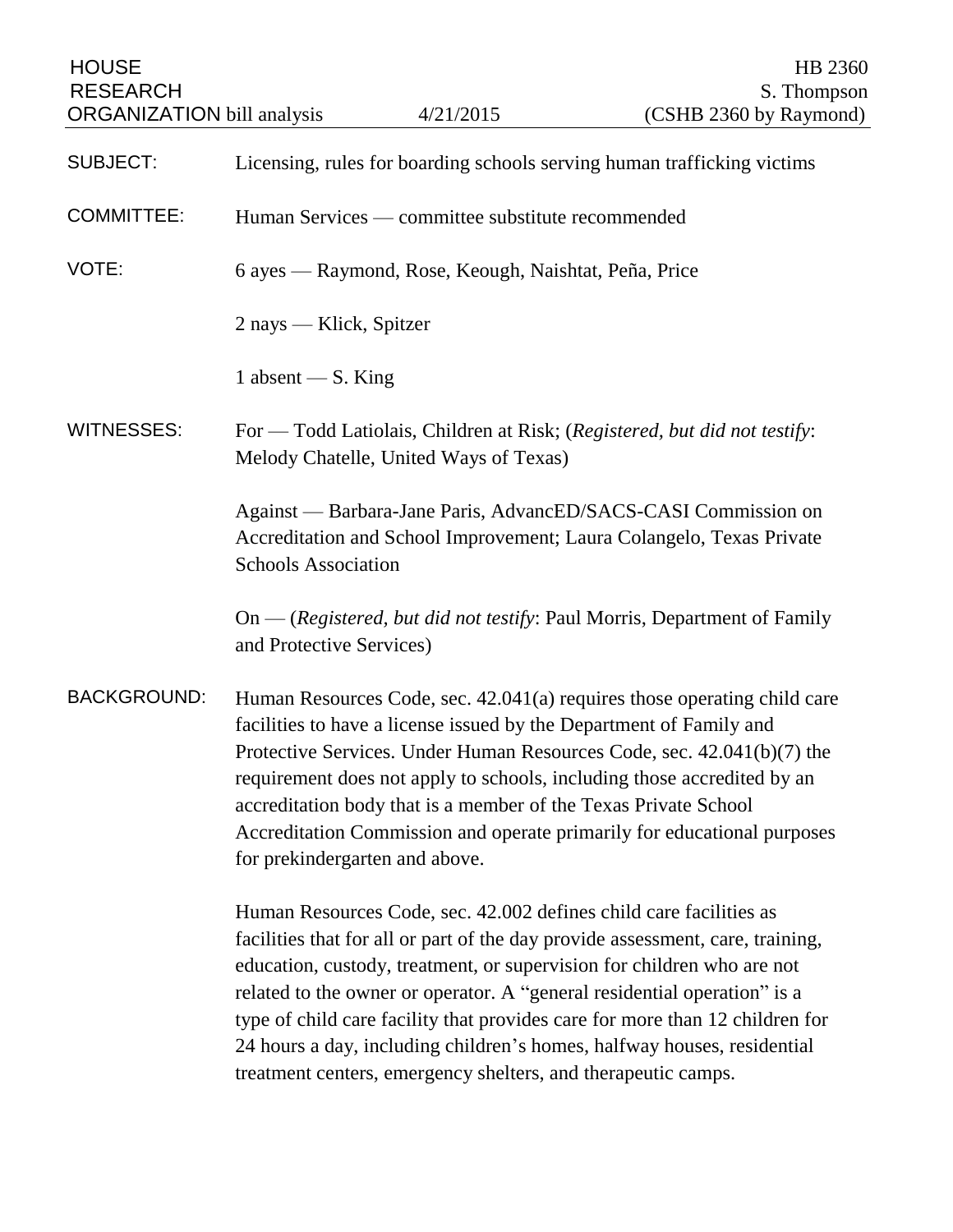## HB 2360 House Research Organization page 2

DIGEST: CSHB 2360 would require certain residential educational facilities to obtain a state license to operate a child care facility and to comply with all Department of Family and Protective Services rules and minimum standards that apply to general residential operations providing services to victims of human trafficking.

> The requirement would apply to residential education facilities accredited by an accreditation body that is a member of the Texas Private School Accreditation Commission and operate primarily for educational purposes. These facilities would have to comply if:

- any time during the academic year more than either 25 children or 30 percent of the children at the facility were victims of human trafficking under the criminal offense in Penal Code, sec. 20A.02; and
- the facility provided or intended to provide specialized services to treat and support trafficking victims in addition to providing basic child care services.

The bill would take effect September 1, 2015.

SUPPORTERS SAY: CSHB 2360 is needed to ensure that children who are human trafficking victims and receive specialized services through boarding schools are being served appropriately. In 2013, the Legislature required the Health and Human Services executive commissioner to adopt minimum standards for general residential operations providing comprehensive services to victims of the crime of human trafficking. The rules were adopted in December 2014, and while they cover the majority of those providing residential services to these victims, they do not apply to residential schools offering the same type of services. The bill would close this loophole by applying licensing requirements and the minimum standards relating to trafficking victims to residential schools if they provide specialized services to a significant number of these victims.

> It is important for residential schools providing specialized services for a significant number of human trafficking victims to meet minimum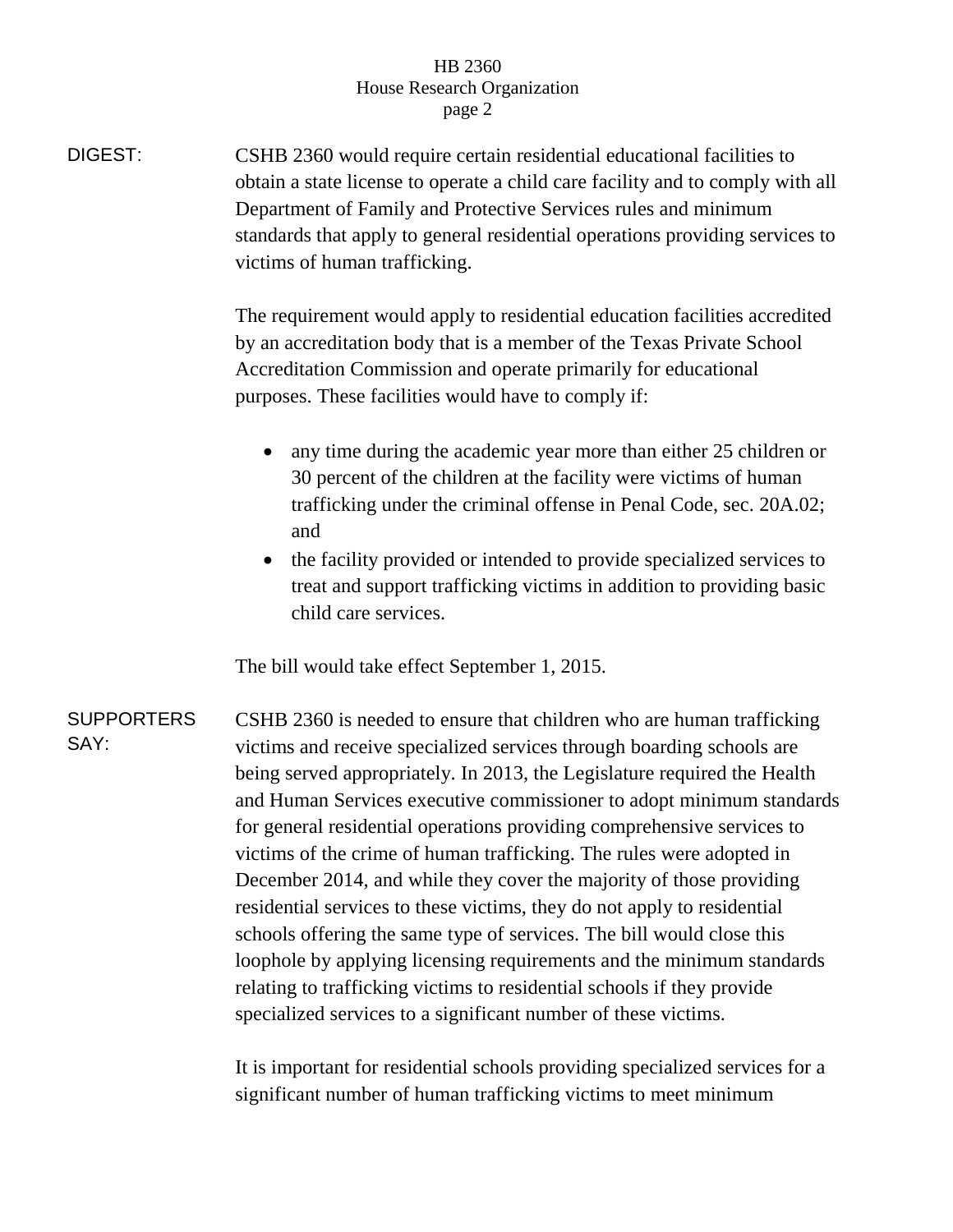## HB 2360 House Research Organization page 3

standards and use best practices. These victims often are physically, emotionally, and mentally injured by their exploitation through human and sex trafficking, and they have a unique set of needs. The practices and procedures used in providing services must meet the victims' needs while keeping them safe from more exploitation. Licensing these programs and requiring them to meet minimum standards specific to trafficking services are important to ensure quality services. While such schools also may be accredited through a private school accreditation entity and may be doing a good job as a school, the standards imposed by that process may not be focused on the care and services needed by human trafficking victims, a necessity in these cases.

The bill is narrowly drawn to apply only to residential private schools that choose to offer these specialized services. A boarding school would have to both have a significant number of trafficking victims and provide or intend to provide specialized services. The threshold for complying with the bill would be set at 25 children or 30 percent of those in the facility as trafficking victims to be in line with the rule requiring that general residential operations meet the minimum standards. Schools not offering specialized services would not have to try to identify victims and would not fall under the bill's provisions.

**OPPONENTS** SAY: CSHB 2360 would impose unnecessary and burdensome state regulations on a narrow category of private boarding schools that have students who are human trafficking victims. Schools targeted by the bill — those accredited through the Texas Private School Accreditation Commission — already are subject to strict standards and oversight. As schools, they should not also be subject to standards that are meant to apply to child care facilities that operate as general residential operations.

> Requiring certain boarding schools to be licensed by the Department of Family and Protective Services and to meet the additional requirements for those that provide services to trafficking victims could burden them with unwarranted requirements. Additional layers of government regulation could be expensive, detract from their efforts to educate, and discourage them from educating trafficking victims. These schools are